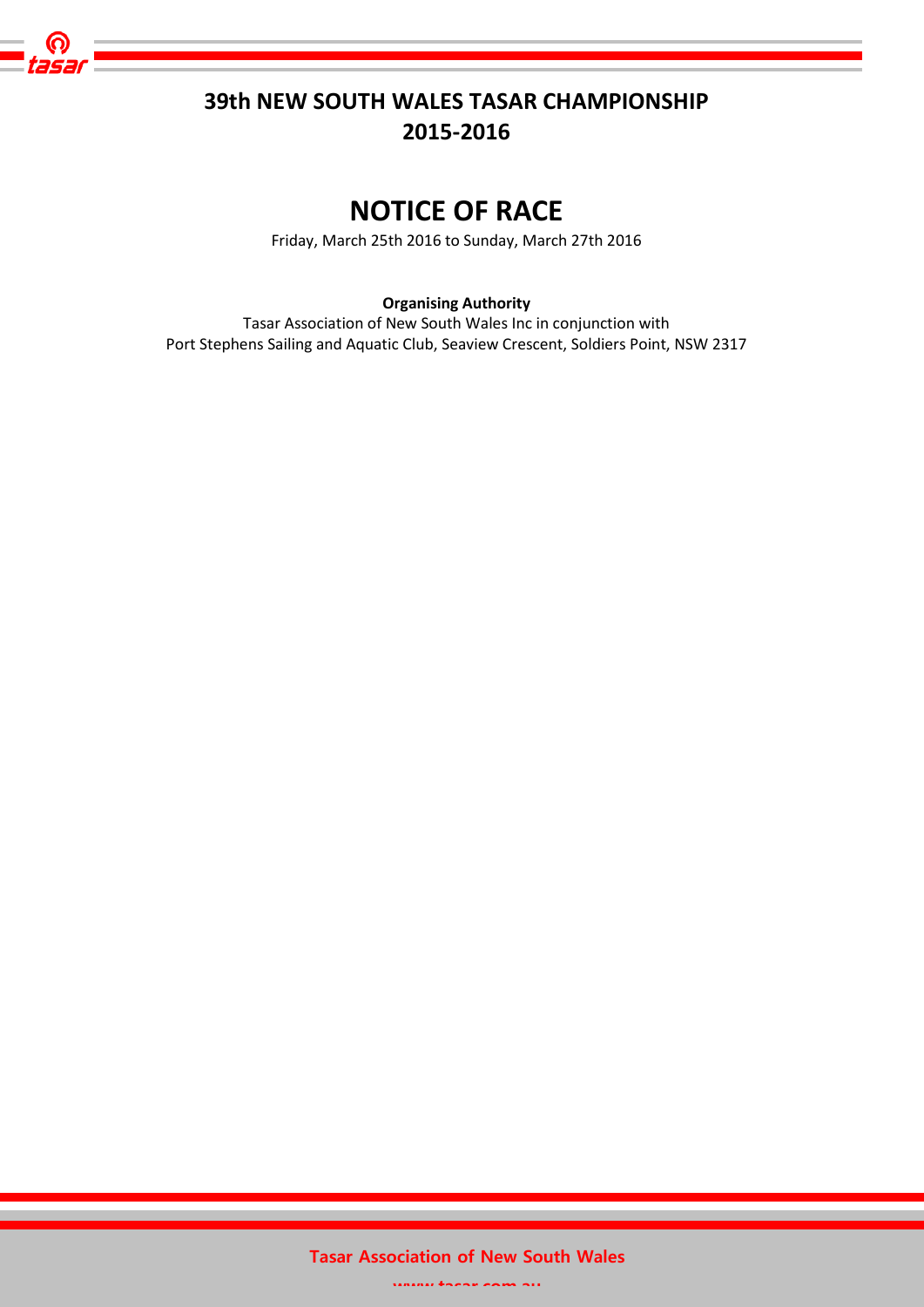

The Tasar Association of New South Wales Incorporated in conjunction with Port Stephens Sailing and Aquatic Club (PSSAC), as the organising authority, invite you and your crew to the 39th New South Wales Tasar Championship to be held on the waters of Salamander Bay, New South Wales from 25<sup>th</sup> to 27th March 2016.

## **1. Rules**

- 1.1 The regatta will be governed by the 'rules' as defined in the *Racing Rules of Sailing*.
- 1.2 YA Special Regulations, Part 2 Off the Beach Classes.

## **2. Advertising**

Boats may be required to display advertising chosen and supplied by the organizing authority.

## **3. Eligibility and Entry**

- 3.1 Entries will only be accepted for Tasar Class dinghies, whose skipper and crew are both members of a Yachting Australia (YA) affiliated club and one of whom are a financial member of a Tasar Association which is affiliated with the World Tasar Council.
- 3.2 A completed entry form and entry fee of \$160.00 (where the skipper is 20 or under, the entry fee is \$80) shall be lodged with the TANSW by the 11th March 2016. The entry form can be accessed online at **[http://tasar.org/regions/australia/new-south-wales/regionsaustralianew](http://tasar.org/regions/australia/new-south-wales/regionsaustralianew-south-walesnsw-tasar-championship-2015-2016/)[south-walesnsw-tasar-championship-2015-2016/](http://tasar.org/regions/australia/new-south-wales/regionsaustralianew-south-walesnsw-tasar-championship-2015-2016/)**
- 3.3 Late entries will be accepted up to 1145 hours on Friday 25<sup>th</sup> March 2016 with an additional fee of \$50.

## **4. Schedule of Events**

4.1 Registration:

Friday, 25<sup>th</sup> March 2016 between 0830 and 1145 hrs.

Registration will close promptly at 1145 hrs.

## 4.2 Briefing:

Friday,  $25^{th}$  March 2016 at 1145hrs.

## 4.3 Racing Sessions:

| Session   | Date          | <b>First Warning</b> |
|-----------|---------------|----------------------|
| Session 1 | Fri, 25 March | 13:00                |
| Session 2 | Sat, 26 March | 12:00                |
| Session 3 | Sun, 27 March | 12:00                |

## **5. Measurement**

Competing boats shall be made available for inspection or measurement by the Official Measurer or his/her representative at any time during the Regatta.

## **6. Sailing Instructions**

The Sailing Instructions will be available at registration and may be available on line prior to the regatta.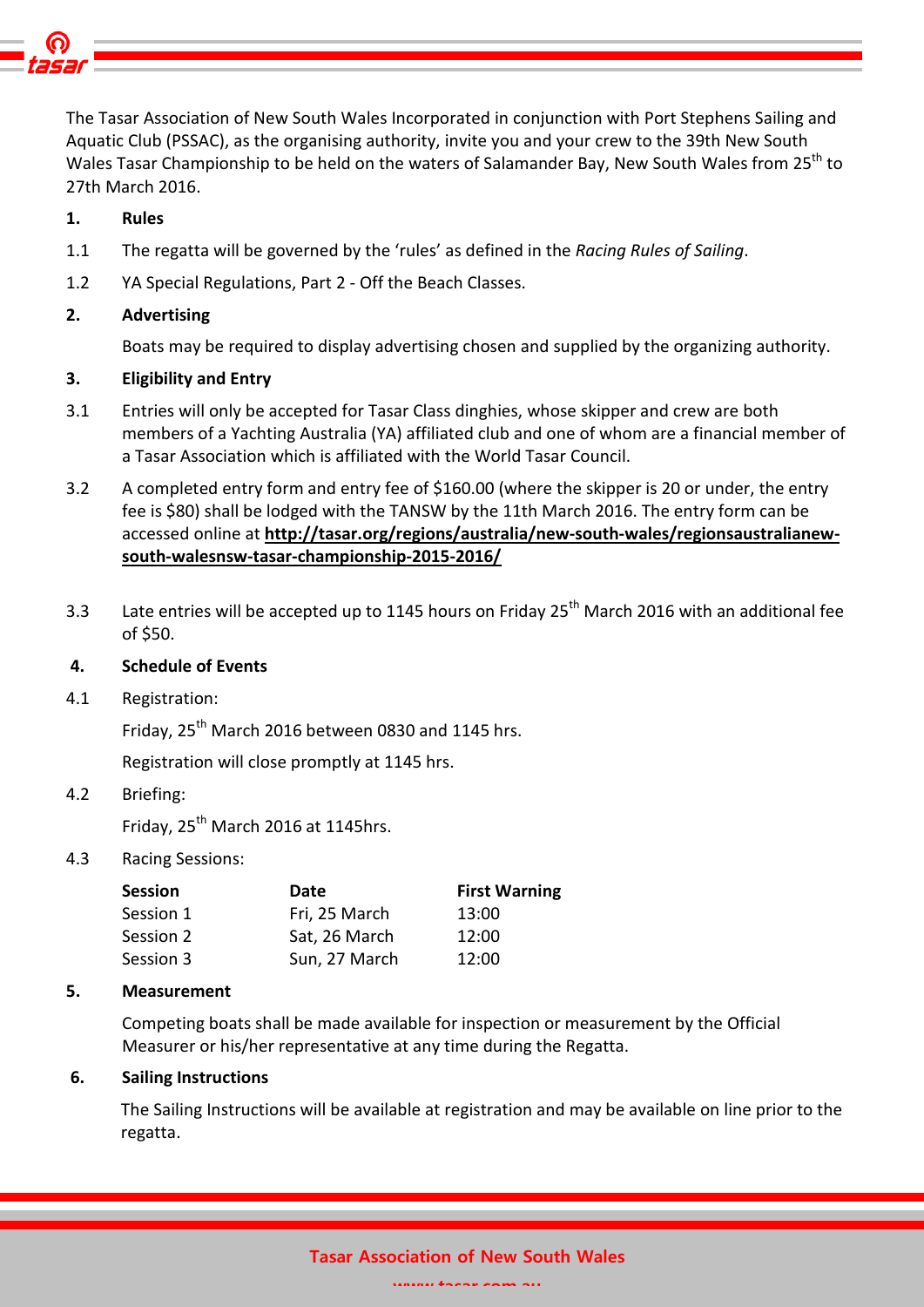

#### **7. Venue**

- 7.1 The regatta will be conducted from Port Stephens Sailing and Aquatic Club, Seaview Crescent, Soldiers Point, NSW 2317.
- 7.2 The regatta will be conducted on the waters of Salamander Bay.

## **8. Courses**

The courses shall be as described in the Sailing Instructions.

## **9. Penalty System**

- 9.1 Appendix P- *Special Procedures for Rule 42*, will apply as amended by NOR 9.2.
- 9.2 Racing rule Appendix P will be changed as follows: P2.3 is deleted and the words 'or subsequent' are added after the word 'second' in P2.2.

## **10. Scoring**

- 10.1 A maximum of nine races are scheduled with a minimum of three races required to be completed to constitute a series.
- 10.2 (a) When fewer than 5 races have been completed, a boat's series score will be the total of her race scores.
	- (b) When from 5 to 8 races have been completed, a boat's series score will be the total of her race scores excluding her worst score.
	- (c) When 9 races have been completed, a boat's series score will be the total of her race scores excluding her two worst scores.

## **11. Personal Floatation Devices**

All competitors shall wear personal flotation devices which are in good condition and are in accordance with applicable boating regulations in New South Wales. Attention is drawn to Fundamental Rule 1.2.

## **12. Support Boats**

12.1 Team managers, coaches and other support personnel shall stay at least 100 metres outside racing laylines from the time of the preparatory signal until the finish of the last boat in a race, except when asked to assist by the Race Committee. Failure to comply with this Instruction may result in action being taken against the support personnel and/or any boats supported by them.

## **13. Radio and Electronic Communications**

Except in an emergency, a boat shall neither make radio transmissions while racing nor receive radio communications not available to all boats. This restriction also applies to mobile telephones.

## **14. Prizes**

14.1 Prizes will be awarded for the following:

Perpetual trophies for:

- The NSW Tasar Champion Scratch and the NSW Tasar Champion Handicap Trophy will be awarded to the overall winners;
- First Junior Helm (aged 20 years and under at the time of registration)\*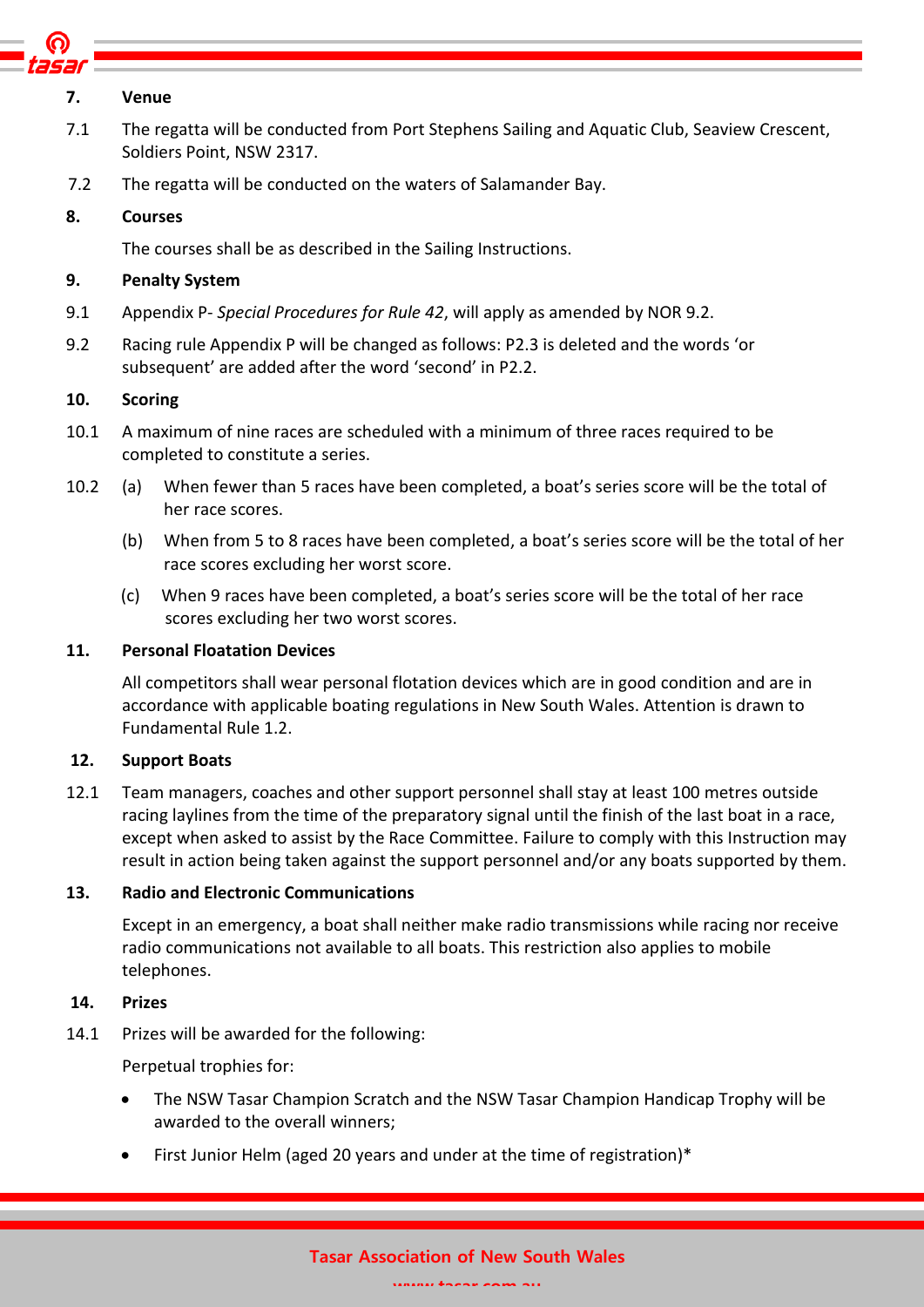- First Lady Helm\*
- Masters (combined ages of 80 to less than 100 years)\*
- Grand Masters (combined ages of 100 to less than 120 years)\*
- Super Grand Masters (combined ages of more than 120 years)\*
- Tasar Memorial Trophy

\*Provided there are at least five entries in each category (subject to the discretion of the Race Committee) and based on the ages of the skipper and crew on the day of the first scheduled race.

- 14.2 A prize will be awarded for the Best Club Performance on handicap based on the total points of the best five club members from each Club. A club must have a minimum of five yachts entered to be eligible for this trophy.
- 14.3 Overall prize winners are not eligible to receive handicap prizes.
- 14.4 Other prizes may be awarded arbitrarily by the Race Committee.
- 14.5 The presentation of prizes will take place at a Presentation Evening on Sunday 27<sup>th</sup> March at approximately 6.00pm. Presentation of prizes will be subject to amendment and review in the event of appeals being lodged and upheld.

## **15. Rights to Use Name and Likeness**

In participating in this event a competitor automatically grants to the Organising Authority and any sponsors of the event, the right in perpetuity, to make, use and show, from time to time and at their discretion, any motion pictures, still pictures and live, taped or film television and other reproductions of him/her during the period of the competition for the said event in which the competitor participates and in all material related to the said event without compensation.

## **16. Disclaimer of Liability**

Competitors participate in the regatta entirely at their own risk. See rule 4, Decision to Race. The organizing authority will not accept any liability for material damage or personal injury or death sustained in conjunction with or prior to, during, or after the regatta.

## **17. Risk Warning**

- 17.1 This risk warning is issued jointly by the Tasar Association of NSW, PSSAC and NSW Maritime, pursuant to the Civil Liability Act 2002, to all persons wishing to participate in the 39<sup>th</sup> NSW Tasar Championship. Participants are warned that, regardless of the precautions which might be taken by reasonable and experienced persons, sailing can be a dangerous pursuit and participants are exposed to significant risk of property damage, physical harm and possibly death. As an indication, these risks may include, but are not limited to:
	- the extremes of weather and sea conditions
	- the potential that control of vessels may be lost, resulting in collision with objects and other vessels
	- the sudden movement of the vessel at any time and the possibility that the participants may fall or be thrown overboard resulting in drowning
	- the possibility that participants may be injure by equipment n the vessel